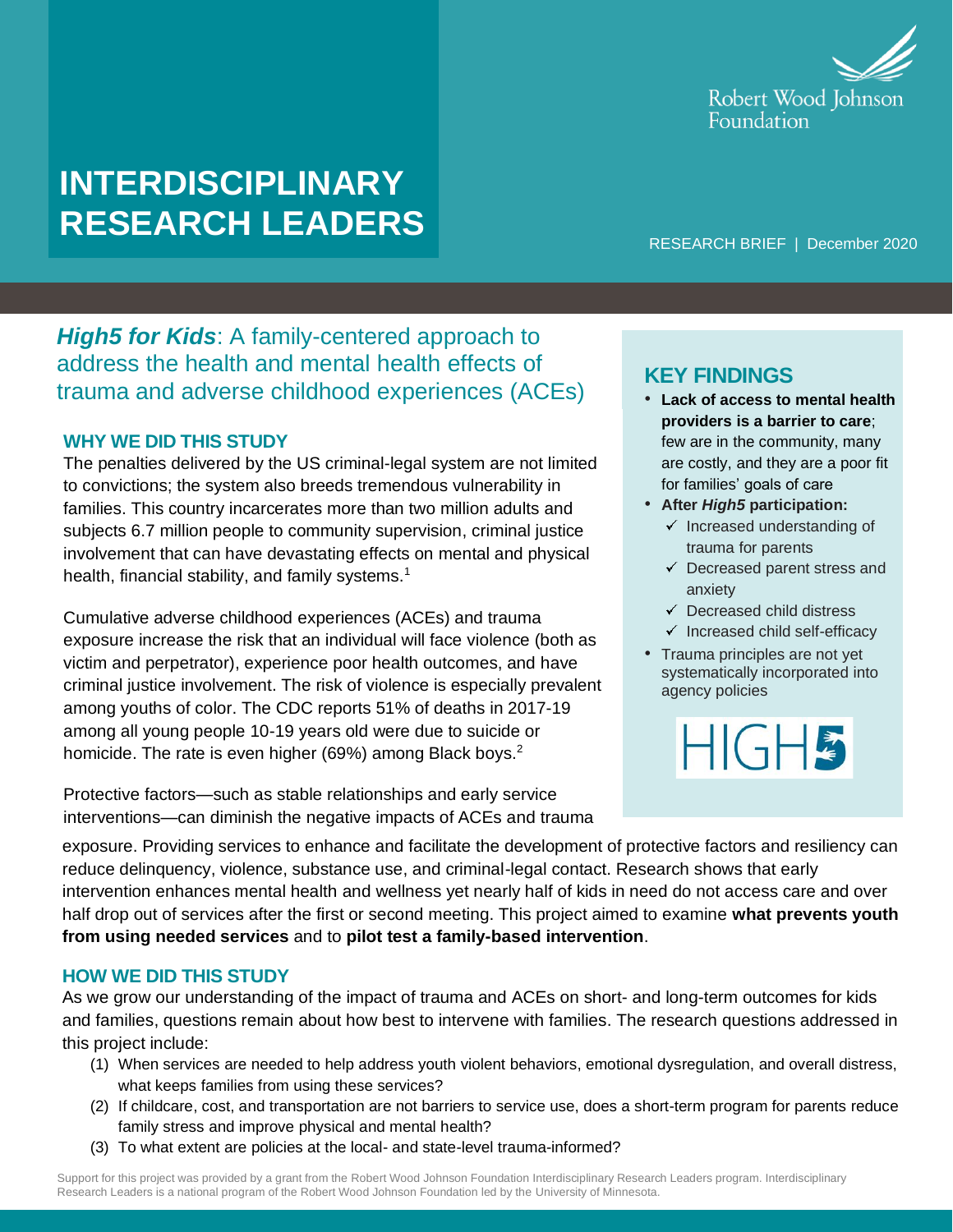## **High5 Learning Objectives**



The project team addressed these questions in three ways. In January 2019, we conducted a survey of over 1,000 families in the Midwest to illuminate what keeps families from using services that could address their needs. We also pilottested *High5*, an intervention for parents of children in K-8<sup>th</sup> grade struggling with behavioral problems at home or at school. *High5* is a fivesession hybrid intervention with four asynchronous sessions online and one synchronous session in person or via video conferencing. Sessions include an educational component on the impact of trauma and ACES on child and parent behaviors and skill building in daily interactions as well as stressful or explosive instances. Parents are also provided with information on strengthening protective factors. In the final session, parents come together to build community and provide support to one another as the facilitator summarizes the lessons and addresses questions. Families also wear Fitbits to self-monitor their sleep and daily activity levels.

Families were eligible for *High5* if their child was experiencing behavioral problems at school or home and had been exposed to two or more ACEs. Twenty families consented to take part in the *High5* pilot study, and eighteen completed the program. One family withdrew because the other parent did not consent to study participation; another did not return follow-up calls when scheduling the intervention. Primary caregivers and their child were interviewed before and after their participation and data were collected through Fitbits. Of the 18 families, 17 primary caregivers were mothers and 1 was a father. Children ranged in age from 5 to 15 and were enrolled in kindergarten through 8<sup>th</sup> grade.

We also conducted a policy review to examine how trauma-informed principles are integrated into local and state policy: we found that while an understanding of the topic is growing among human service agencies, policy and practice does not yet reflect what we know about the lasting effects of trauma and ACEs.

## **WHAT WE FOUND**

#### *Survey Findings*

Approximately **80%** of our nearly 1100 survey respondents report that they have struggled at home or school with their child. **80%** also reported feeling embarrassed, angry, or judged due to their child's behavior. Nearly **30%** reported their child had been in trouble at school, and half of these respondents report the school's first response was disciplinary. Just over **40%** of survey respondents reported that someone had recommended they seek help for their child from a mental health professional, but **20%** of people did not use any of the services recommended.

Participants were asked what kept them from using recommended services. Responses fell into 11 broad categories:

- o **Provider**: Access, no provider follow-up, length of time to service, restrictive appointment schedule
- o **Financial**: No insurance, Co-pays too high, Fees due to out-of-network providers
- o **Provider philosophy or goodness-of-fit**: Parents did not like approach or style; services perceived to be low quality
- o **Parent perception:** Perceived no service need
- o **No time**: Schedules are too busy
- o **Transportation or childcare**
- o **No services offered:** Services recommended but parents not provided information on where or how to find services or what specific services needed
- o **Child-related**: Child refused to participate
- o **Parent emotion or stigma**: Parent anxiety or own mental health challenges (e.g., AD/HD); concerns about child being stigmatized
- o **Disagreement between parents**: One parent did not want treatment but the other did
- o **School schedules**: Parent perceived school as unwilling to integrate clinical care